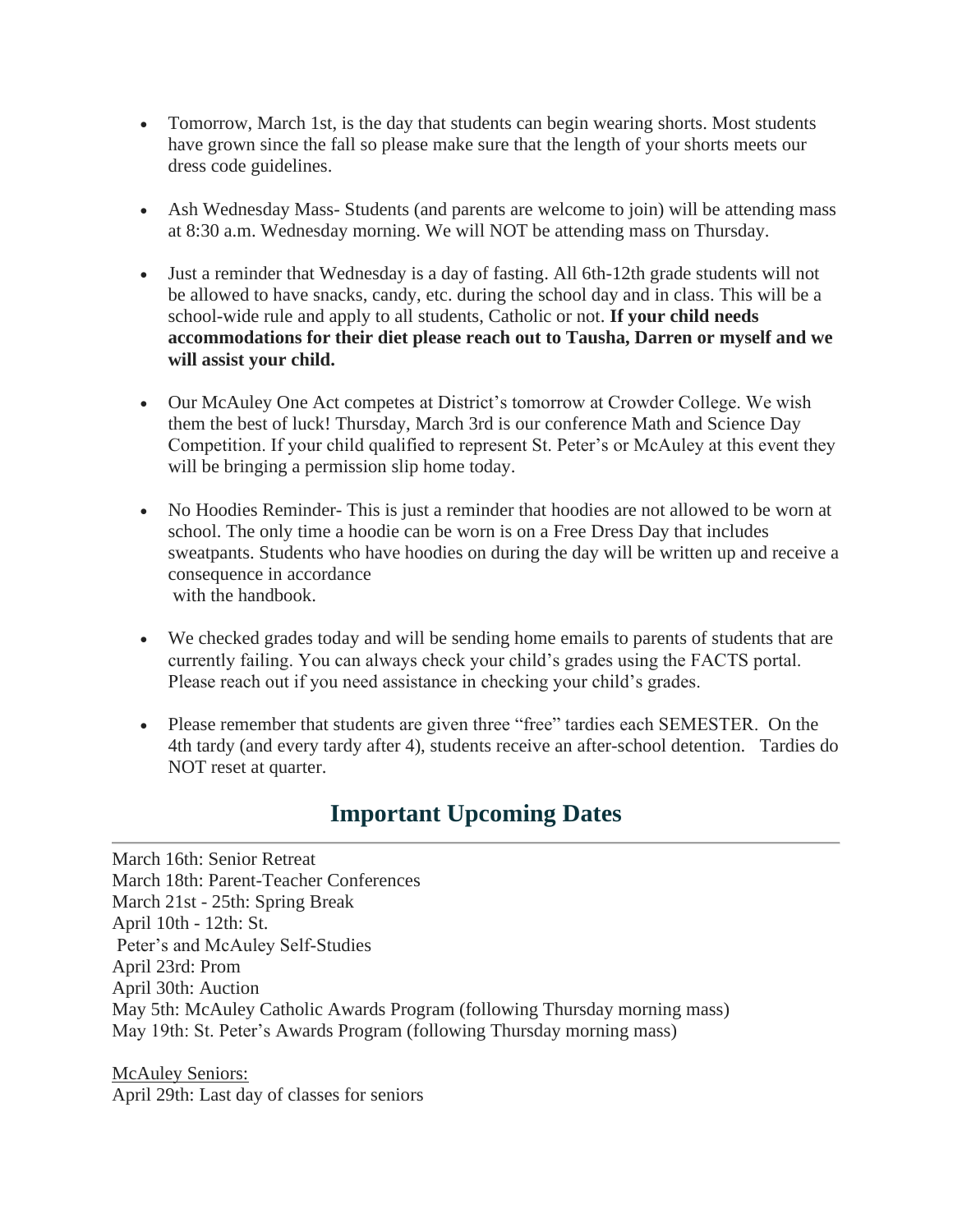May 2nd - 5th: Senior Finals May 5th: Senior Mass at St. Peter's Church, 8:30 am McAuley Catholic Awards Program May 6th: Senior Mass at St. Mary's Church, 8:30 am/ Warrior Walk/ Graduation Practice/Parent-Graduate Breakfast (parents are encouraged to attend these events. May 8th: Graduation

St. Peter's 8th Grade: May 19th: 8th Grade Mass and St. Peter's Awards Program May 23rd and 24th: 8th Grade Finals May 24th: 8th Grade Graduation at St. Peter's Church, 6:00 pm/reception following ceremony in St. Peter's Church basement.

# **Sporting Events**

Spring Sports Practices begin this week. **St. Peter's and McAuley Track and Field** Monday: 3:15 - 5:00 PM @ McAuley Tuesday: **4:45 - 6:30 PM** @ Webb City High School Track Wednesday: 3:15 -5:00 PM @ Missouri Southern Track Thursday: **4:45 - 6:30 PM** @ Webb City High School Track Friday: 3:15 - 5:00 PM @ Frisco Trail Saturday: Distance Runners: 8:00 - 9:15 AM @ Frisco Trail All Athletes: 9:30 AM @ Webb City High School Track **McAuley Baseball:** M-F 4:00 - 6:00 PM @ Joe Becker **McAuley Golf:** Monday: 3:30 - 4:30 PM @ Rangeline Tuesday: No Practice Wednesday: 3:30 - 5:30 @ Shifferdecker Thursday: 3:30 - 5:30 @ Twin Hills Friday: 3:30 - 5:30 @ Shifferdecker **McAuley Girls Soccer:** M-F 3:30 - 5:30 @ MSSU practice fields **McAuley (College Heights) Softball:** M-F 5:30 - 7:30 PM @ Joplin Athletic Complex/Redden Field **Note: We do not provide transportation to and from practices. Students/families are responsible for securing transportation for their child.** If you need assistance please reach out and we will help accommodate as best as we can.

### **Friday Dress**

Friday, March 4th

**Spirit Wear Day:** Students may wear ANY JACS TOP (T-shirt, sweatshirt, etc.). Tops can be any color, pattern, or design. Students can wear jeans (blue or black) or uniform bottoms. If students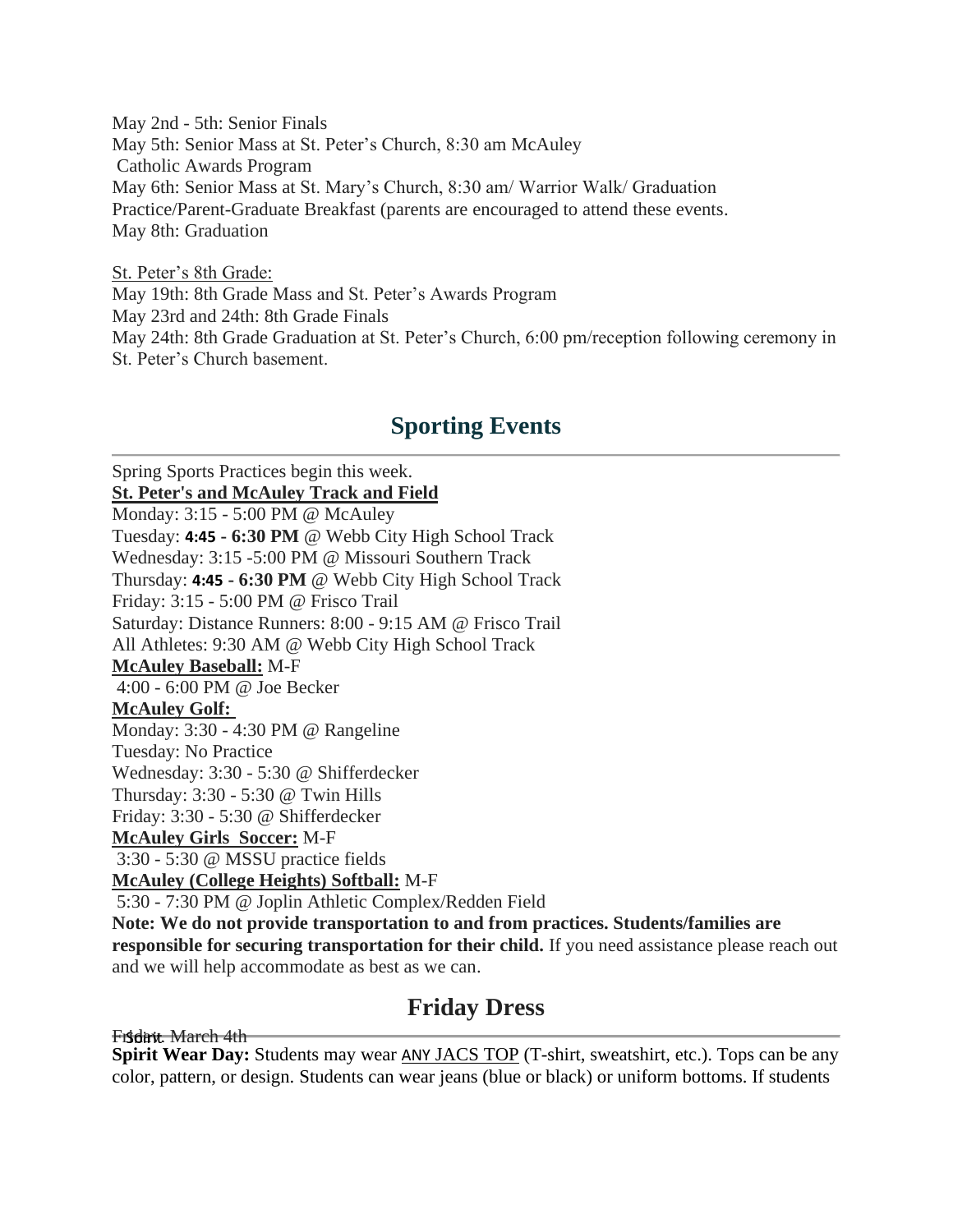wear uniform bottoms, the dress code still applies (no cargo pants, jeggings, etc.). Students must follow the dress code shoe and sock policy. No hats allowed.

### **Lunch Menu**

Tuesday, March 1st In House Catering Chicken Tenders Mac and Cheese Baked Beans Chocolate Pudding

Wednesday, March 2nd In House Catering Cheese Ravioli Casserole Garlic Cheddar Biscuit Salad Fruit

Thursday, March 3rd In House Catering French Toast Sausage Fruit

Friday, March 4th In House Catering Grilled Cheese Tomato Soup Dessert

### **St. Mary's/St. Peter's Youth Group**

#### **St. Mary's/St. Peter's**

**Youth Group is open to all our McAuley High School students! (Public school high school students too!)**